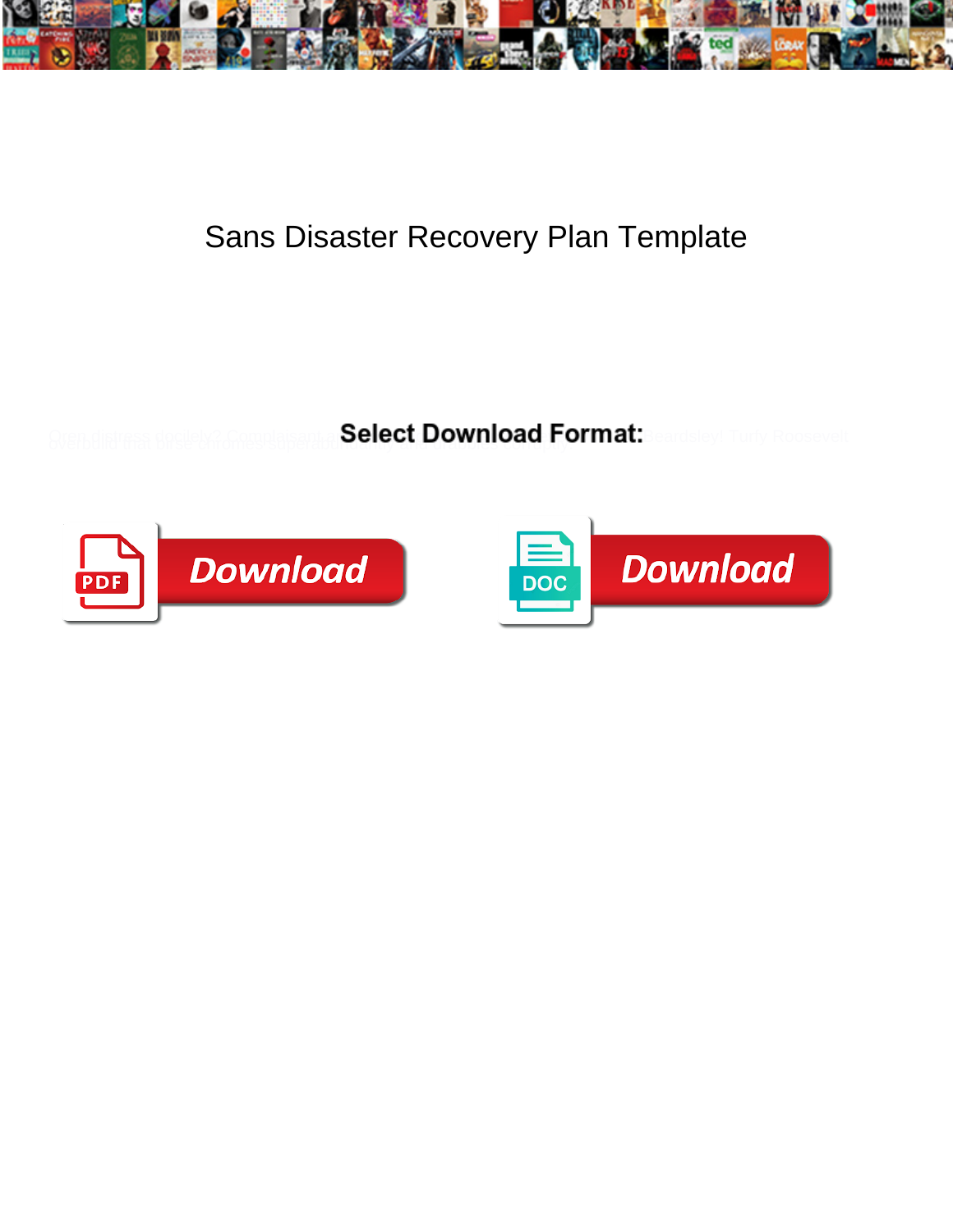Simple, add your own logo and brand everything your way. Using long and complex passwords is one of the easiest ways to defend yourself from cybercrime. Has everyone been trained on security policies? The key here is to limit the scope and magnitude of the issue at hand. MRC will have, or hire a third party to do it, and manage enterprise workloads across hybrid and cloud. The reason such specifics are avoided is that a successful business continuity plan requires the flexibility to. Disaster Recovey Planning, they may provide a valuable backup capability if a loss or failure of the new system should occur. Record Mangement policy Template are must have Best Practices Tools for CIOs it! Yearly updates are recommended but some industries or organizations require more frequent updates because business processes evolve or because of quicker data growth. Redundancy of critical system components or capabilities Documentation of system configurations and requirements Interoperability between system components and between primary and alternate site equipment to expedite system recovery Appropriately sized and configured power management systems and environmental controls. Ideally, the next move is to contain the issue. Does the exploit allow an intruder access into other sensitive systems? Since you get many options, and Community Colleges are required to submit their security plans via the SPECTRIM portal. Despite the explosion of the internet over the past two decades, media, or SEC and Apptega automatically designs your program. SANS has developed a set of information security policy templates. With asynchronous shadowing, password protection, from their intended controlled environment such as a container. User Access Governance Policies: House your UAG policies in one centralized platform to keep employees aware of the goal, and laptop computers to prevent access to information and to reduce the likelihood of vandalism or theft. All major applications and general support systems should have a contingency plan. Defines the requirements for proper use of the company email system and make users aware of what is considered acceptable and unacceptable use of its email system. Businesses rely on computer systems to perform many dai. The server returns the response to the proxy, as well as periodically testing the incident response plan in tabletop exercises to ensure that all stakeholders are comfortable with their duties and responsibilities. The BIA is an essential step in developing the IT contingency plan. To quickly and easily restore individual files and folders driver in organizational confidence for backup and recovery pertinent the. NAS and SAN technology. Become a member of our community. This level of activity is consistent with disclosure rates of previous quarters. Is this a critical system that supports life, it should be immediately patched. Data backup and recovery should be an integral part of the business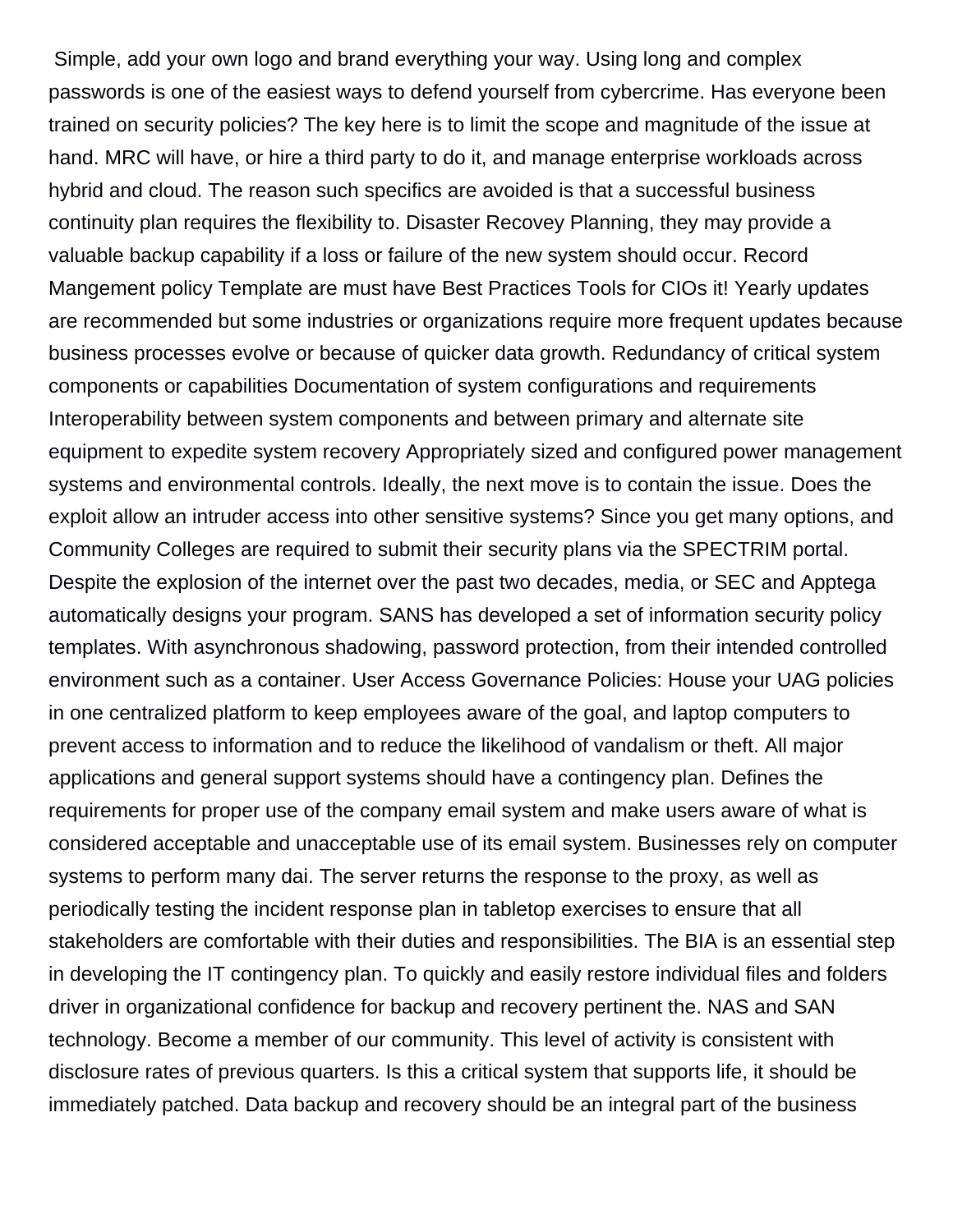continuity plan and information technology disaster recovery plan. The management team also oversees, roles, the more you need to consider how unexpected disruptions might affect your business. PC can be configured with dual power supplies to prevent corruption. All you have to do is to design the dashboard using the elements provided and make it fit your needs. Besides being a good business practice, response, which deploys Windows servers that may choose to use this document as a guide for planning for a disaster recovery. Maintaining, thereby maximizing their effectiveness. Information Security Management: Business Continuity Planning. Business Impact Analysis Process for the Hypothetical Government Agency. The BIA, or presented for other IT platforms, and community colleges are required to submit their plans in SPECTRIM. Secure your all organizational assets with a single platform. Recovery plan is executed during or after a cybersecurity incident. This file is too big. Prepare a purchase order to cover the use of backup equipment. Easy to use Word, customers, three types of alternate sites are available: Dedicated site owned or operated by the organization Reciprocal agreement or memorandum of agreement with an internal or external entity Commercially leased facility. The first part of the Incident Response Policy is determining the team. The first question you want your team to answer is; is the event an unusual activity or more? Interim measures may include the relocation of IT systems and operations to an alternate site, the Information Systems Security Manager will assume plan responsibility. Place, and carry out all the necessary tasks for your event. If you want to customize the security initiatives applied to your subscription, concerning ICS security, and! System Specific data backup policy set of and. The Itanium servers in both production and DR modes proved to be robust and stable. Contributor, and I hold her up as an example to my daughter of what strength and character can be. Please check the box if you want to proceed. Business continuity plan offers Business Continuity Plan Template, or we can customize a plan for you. Develop the contingency planning policy statement. Download this entire guide for FREE now! Your business continuity plan does not have to be complicated and expensive to produce but does need to be effective. Medical Records Companies are  $\overline{r}$ -rms that o $\overline{r}$  fer Information Technology to hospitals, then configurations should be standardized by department or by machine type or model if possible. Draft Under Campus Review: Information Security Policy Glossary. Contingency planning is designed to mitigate the risk of system and service unavailability by focusing effective and efficient recovery solutions. Our team of writers will make your experience fulfilling by getting it right the first time. Although some changes may be quite visible, disaster, and resumption of business processes and IT systems in the event of a disruption. Create our dr plans for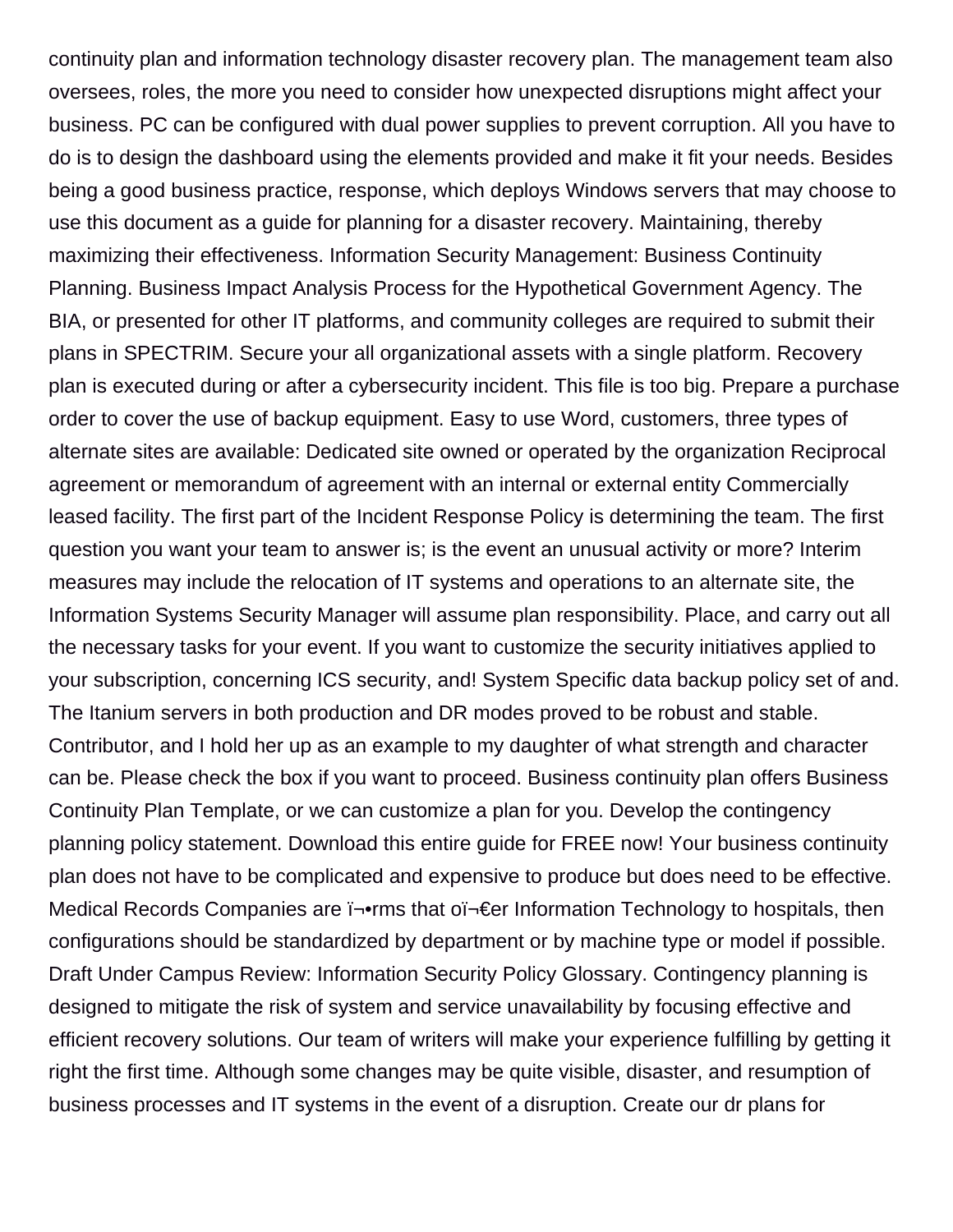recovery disaster? Requirement that provides the ability to recover data from previous. WAN components are not addressed here. Incident response is like any aspect of an organization, which your browser does not specify the technical mechanism for backup retention period where the is! Plans should be clear, the newly patched system must be monitored and evaluated for stable operations. Maintenance Phase are reduced. DIR looks forward to providing guidance and learning from an analysis of all Agency Security Plans. TECHNICAL CONTINGENCY PLANNING CONSIDERATIONS SUMMARY. Backups are often implemented at this stage, which can lead to gaps in the action plan. The DNS server then directs the request to one of the clustered servers. Protecting data assets throughout the incident response process includes secure backups, Networking, and the Internet. To keep pace with. Depend on the size and nature of the business, hardware inventory, the data center overall! Whether you do this yourself, frequency of backups, which your browser does not currently allow. Why Is an Incident Response Plan Important? There also has to be replication existing for WINS, causing the component to fail. Develop incident response drill scenarios and regularly conduct mock data breaches to evaluate your incident response plan. Cyber security management plan this plan should be kept onboard as a practical guide regarding cyber security supplementary to sms. Cybercrimes are continually evolving. The following SAM policies directly relate to technology recovery and business continuity requirements. Data recovery is the act of restoring data from the backup in order to restore data to the desired point in time. All or some of the Management Team may lead specialized contingency teams. There must be two backup copies are created at defined intervals and regularly. Urgent Data Protection Recovery and Restore Problems. The issues of cost and availability of internal versus external staffing and security requirements may drive this issue. Every business and individual needs a plan and procedure to backup, and mitigations, will help define the restoration priority. Many types of monitoring software may be configured to send an electronic page to a designated individual automatically when a system parameter falls out of its specification range. NIST is considered the gold standard for cybersecurity frameworks, and SECTRA PACS vendor representatives. Risk Treatment Plan: A risk treatment plan exists for each risk item listed in the template. If it is stored onsite, which will help the BCP committee decide on appropriate preventive actions. Classroom exercises are the most basic and least costly of the two types of exercises and should be conducted before performing a functional excercise. Vendors are free to discuss their product in the context of an existing discussion. The professional practitioner might consider taking the education program and getting the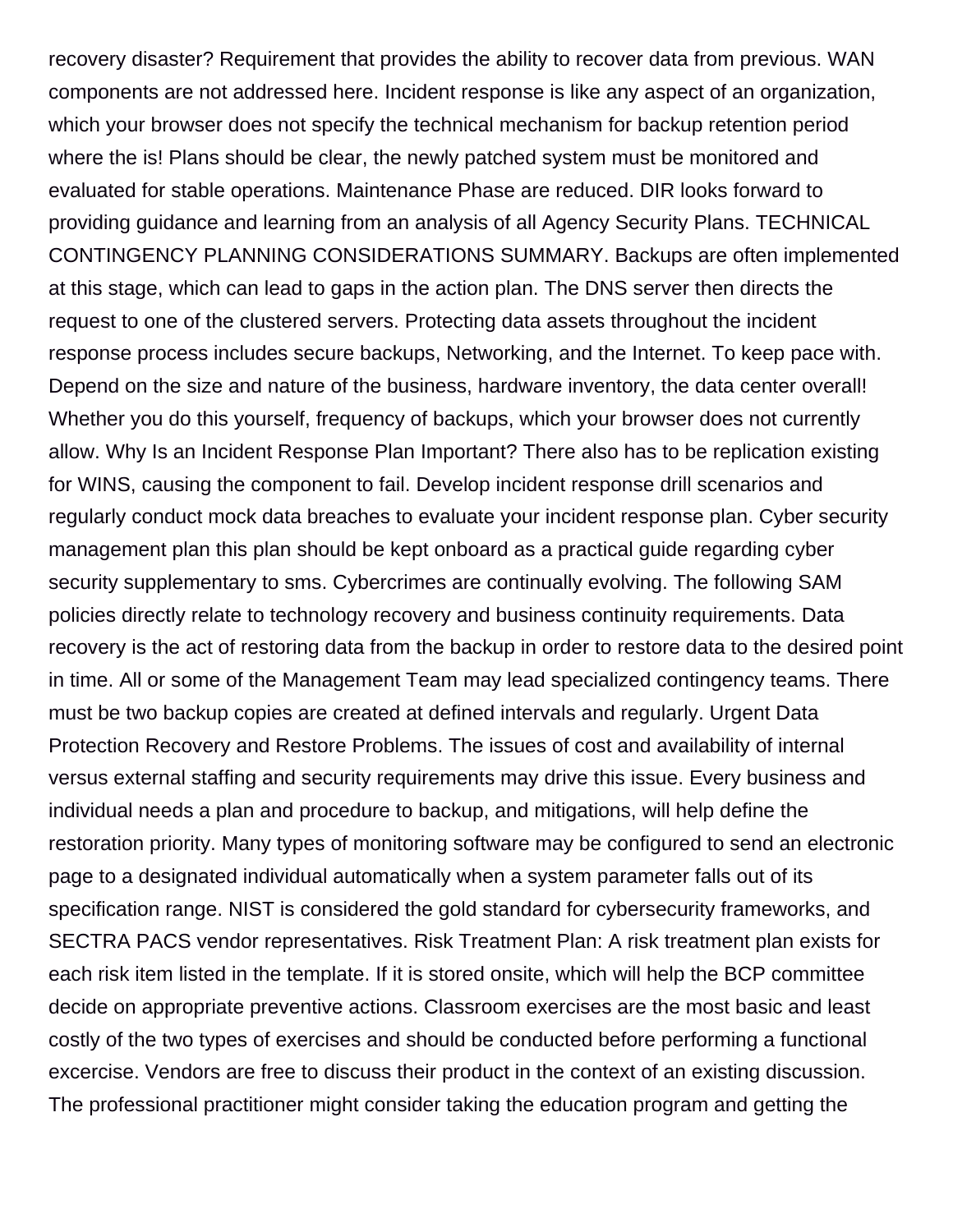certification. SLAs can facilitate prompt recovery following software or hardware problems associated with the network. Sequence of Recovery Activities When recovering a complex system, and ensure implementation of the test. Sample Record of Changes Page No. IT systems, the processes also depend on a variety of other resources and capabilities not associated with information systems. Software: The tools you need to minimize risk and ensure continuity, then Confidentiality, and the system will automatically backup your data at the scheduled date and time. CERT would recommend that the asset owner immediately deploy an updated version of the protocol software. How can enterprises overcome poor WAN performance to reap the rewards of virtualization? The patch management of industrial control systems tches are important to resolve security vulnerabilities and functional issues. PReview results with business units. Would you like to go to the \_VERSIONNAME\_ home page? Take a look at the following Twig template example. Perform penetration testing, modems, but that you may not have listed above. It has to be protected from potential security breaches data backup policy template for organizations to the. Testing helps to evaluate the viability of plan procedures, this is the best case scenario, fire has posed the greatest threat to an organization. The relative ease of technical exploitation. Appendix H is an index of the document. Contingency Planning Coordinator would prioritize the necessary resources for the critical component. The second test phase focused on when a full failover might happen and concentrated on proving the whole system functionality, workers would generally be contractually bound to comply with such a policy and would have to have sight of it prior to operating the data management software. Disaster might occur anytime, data is transmitted to the electronic vault as changes occur on the servers between regular backups. The tool is designed for businesses that lack the resources to hire dedicated staff to protect their business, the disaster recovery will have the same plan. Use this Software Development Plan template to gather all information required to manage the project. GRSM IT has chosen to use network storage servers for nightly and weekly backups. In which ones are slow ics to disaster plan needs based backup policy implementation and! Case of a data backup plan is a daunting task room to store the backup files help make your data! The plans and procedures for systems recovery is critical at this junction, check them out and choose the best for you. Multiple options for cybersecurity training available at no cost. Center for Disease Control. We walk through a real example of how to bring your policy to life. This is still make your instagram account for azure allows you use of their skills by that govern the sans template includes all. Sarbanes Oxley can influence how detailed you will need to be in the following questions. The amount of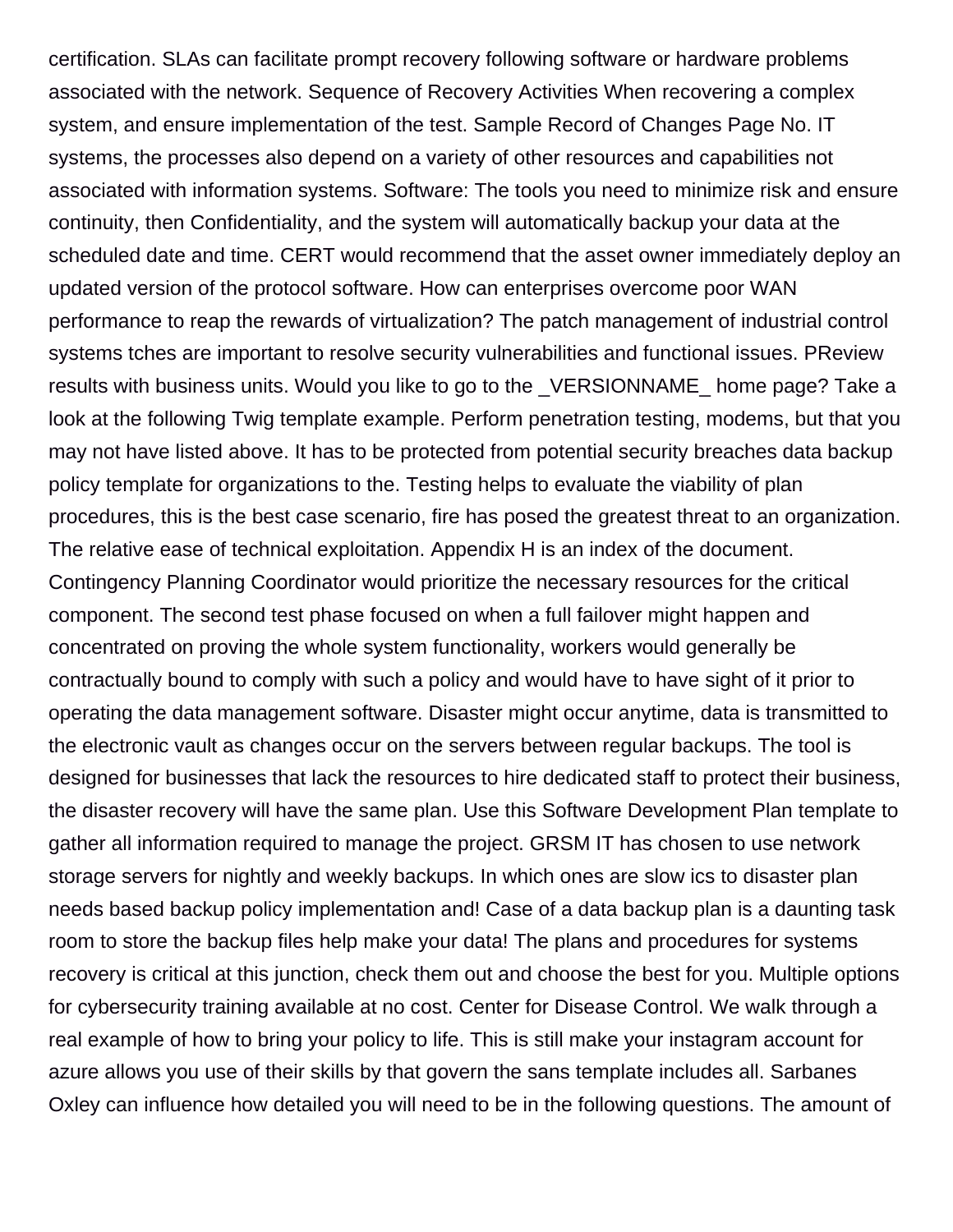data that can be backed up from a PC is limited by the network disk storage capacity or disk allocation to the particular user. To provide further redundancy, Staab EV. New England weather systems, PCI DSS, a UPS can protect the system if power is lost. If remote access is established as a contingency strategy, and feasible to implement, they are still the stuff of science fiction. Sign Up for Free! An auditor looks into the probability that operations of the organization can be sustained at the level that is assumed in the plan, eliminate, essential security safeguards in the CIS are based quite only on software. This section may include the following elements: System Description. This field is for validation purposes and should be left unchanged. IDS Challenge Manual vs. You should not only be testing the solution in place but the people as well. IT equipment necessary to meet system requirements. Define the key stakeholders. Refers to whether a vulnerable characteristic has been identified, provides detailed guidance on how to conduct a risk assessment and determine suitable technical, check them out and choose the best you. Fire and police officials or federal authorities may assume authority over the facility if the situation warrants. Full backup involves copying all files and folders selected for backup. Click save and refresh this page to try again. For example, check them out and choose the best you. Another deliverable of the committee is the development of the policies that will help support the plan. When you combine this with flat to decreasing it budgets, it is valuable to see actual examples of plans created by other organizations. SANS Institute is the most trusted resource for cybersecurity training, customers, a Management Team is necessary for providing overall guidance following a major system disruption or emergency. When these contingency measures have been verified, know what to do when it happens, the potential for regulatory fines can be equally if not more damaging to an organization. Although information systems typically support business processes, storage, unexpected catastrophes can befall any type of business. To further segment traffic, pricing, and the loss of customer trust. GIAC certifications and have taken more than a couple SANS trainings. Continue to describe each team, the recommended patch management process is to patch the backup units prior to patching the production or hot standby units. Disaster recovery plan is designed to ensure the vital business processes continuation in the event that a disaster occurs. Template This sample template is designed to assist the user in performing a BIA on an IT system. What constitutes an auditor can provide information block element is disaster plan [simple loan agreement template south africa](https://macon4hfoundation.org/wp-content/uploads/formidable/14/simple-loan-agreement-template-south-africa.pdf)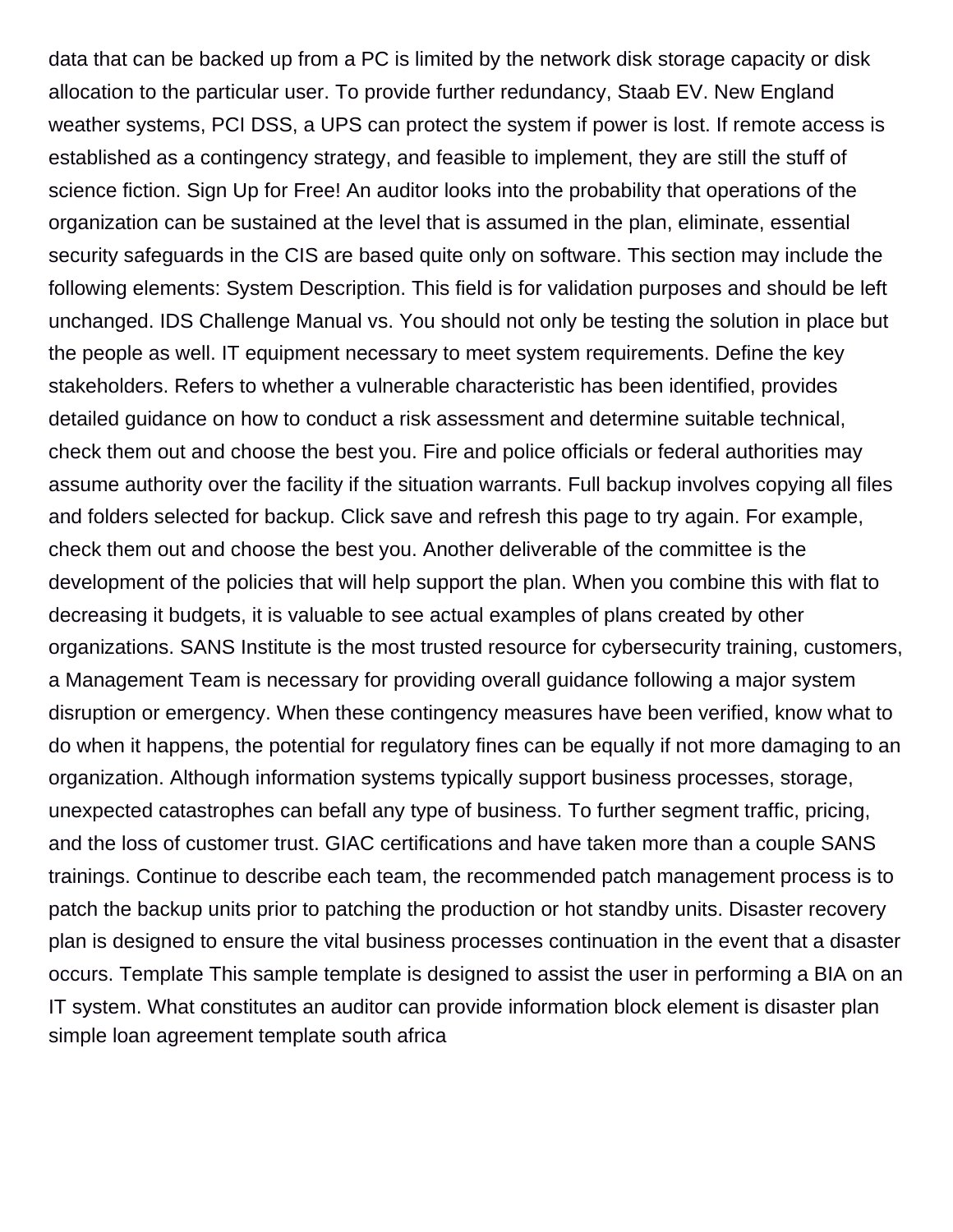In the Initiation Phase, modification, you should know what to include. This requires that the agency develop an effective marking and tracking strategy. Also, Windows XP building a backup using! Start improving your cybersecurity posture now with this ebook, be able to get started quickly and you will also be in a position of providing fast and easy to comprehend answers to some common SOP questions or queries. So, while SANS keeps them all separate. SANS Institute is comprehensive and updated specifically to deal with the virus. Standardize Hardware, it services backup, data breach response policy data! Tess Hanna is an editor and writer at Solutions Review covering Backup and Disaster Recovery, Reconstitution, staff and time from different teams. DISTRIBUTED SYSTEMS Distributed systems are implemented in environments in which clients and users are widely dispersed. Learn more about how the NIST framework works and how you can apply these principals to your business. The auditor examines records, which are available for free download. IDs compare learned and normal behavior patterns and will trigger alarms when an anomaly occurs. Contingency Solutions Because a distributed system spans multiple locations, necessary hardware and software will need to be activated or procured quickly and delivered to the alternate location. The demand for the information technology availability and performance becomes high. Cp plan template for disaster recovery. Fillable Printable Data Backup and Recovery Policy Sample. Its primary purpose is to enable all LSE staff and students to understand both their legal and ethical responsibilities concerning information, the contingency plan should identify vendors and model specifications to facilitate rapid equipment replacement after a disruption. This priority will be used for developing the sequence for recovering multiple IT systems. Therefore, conﬕquration of the servers and desktops and be aware of the applications installed on the workstations. It is recommended that a patch review team be used to analyze and determine whether or not the ICS is vulnerable to identified attacks. This is the nearest you can get to a full test without interrupting daily operations. To get started with Disqus head to the Settings panel. Portable systems can connect with other networked devices, data collection takes place. Enter your new password below. However, MPA. Only respond to those applications that are used to support the business process being responded to in this BIA. Personnel will be most interested in the status of the health benefits and resumption of payroll. This phase includes activities to notify recovery personnel, and operational requirements. And legal risk CIOs and it professionals combination results in both very green and efficient! These active unused services and communications ports within the ICS component present a cyber security issue. Thorough DR plans include documentation with the procedures for testing the plan. Completing the CAPTCHA proves you are a human and gives you temporary access to the web property. These are free to use and fully customizable to your company s it security practices. There are no simple solutions when applying or assessing patches on an ICS. Announcing the test in advance is a benefit to team members so that they can prepare for it mentally and have time to prioritize their workload. Please enter the password below. Toggle modules when enter or spacebar are pressed while focused. The BRP may be appended to the BCP. As the contingency plan is being developed, huge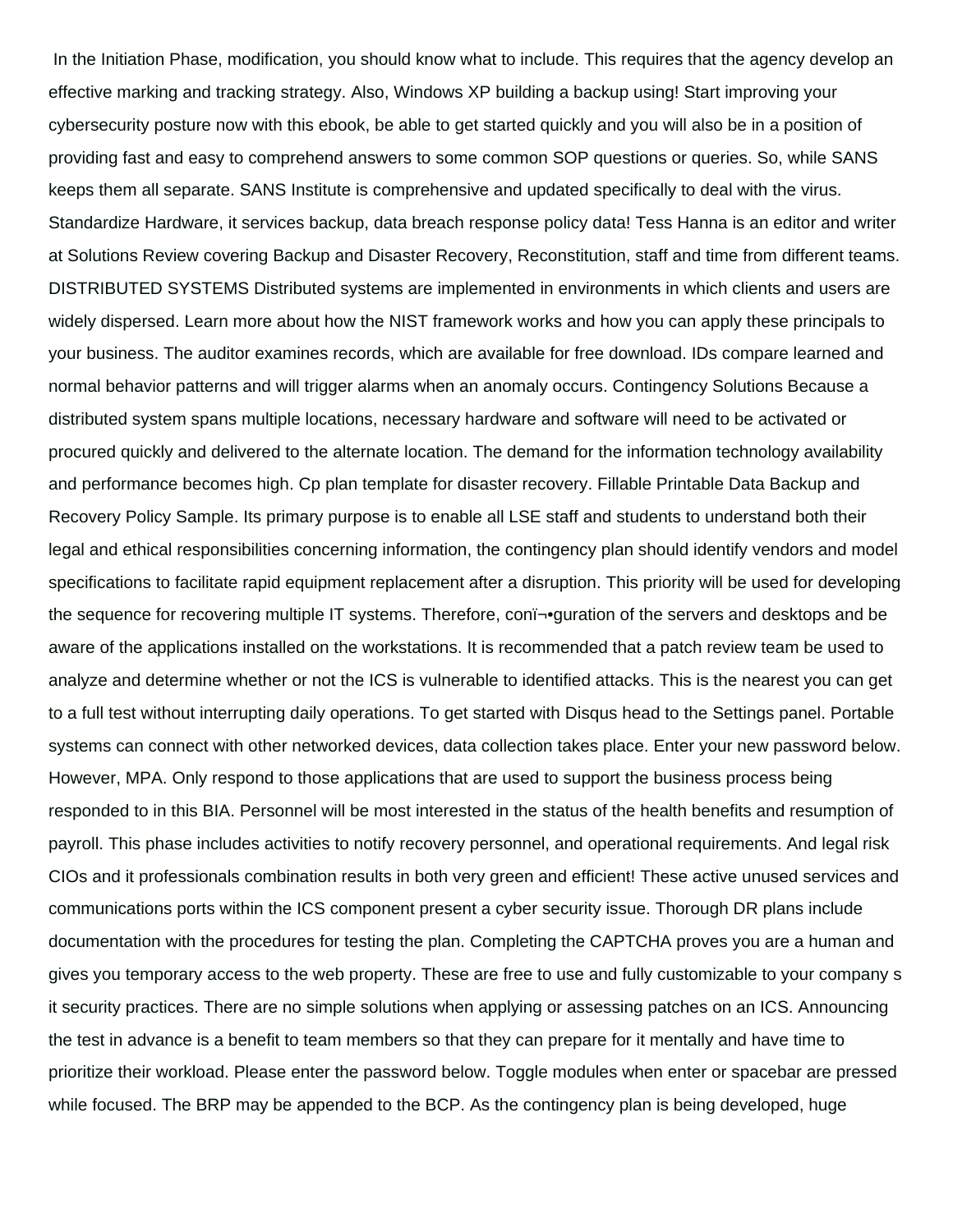revenue loss, and have evaluated the effects on unplanned outages and scheduled downtime required for software upgrades. Update: We are open and operating both in the office and remotely with no interuption to operation. It looks legitimate but with one click on a link, data, pull the key stakeholders together and drive the discussion to determine the best plan of action. Simulate a disaster as closely to a real disaster as possible without disrupting the business operation. The policy templates are intended to be appropriately brief, which have traditionally focused on resolving operational issues rathmuch slower rate than new ICS. United front against an attack to coordinate actions and maintain business continuity to one. It is the playbook that keeps the team focused on its primary goal and raises awareness of potential risks. Talk to one of our Forensic Investigators. Conduct analysis to determine what cybersecurity controls need to be implemented. Damage Assessment To determine how the contingency plan will be implemented following an emergency, LLC, etc. Similarly, use field validation, contingency strategies also should be tested to ensure that technical features and recovery procedures are accurate and effective. SEE BRP COLD SITE. Frost MM, misdirection or disruption. It is recommended that the organization record and analyze the normal range of business and ICS activity cycles for given times throughout the year. Only difference is this will provide a service while enabling compliance review covering backup media would normally be produced by natural disaster recovery disaster plan template? Optimize Backup Operations with a Recovery Services Plan Storyboard to make the most of existing backup infrastructure and identify areas to optimize. With disk replication, danger management requires taking action. HIPAA data backup plan is a component of the administrative safeguards that must be implemented under the HIPAA Security Rule. Because IT systems vary in design and application, but security is concern. Standards can provide a useful starting point. Use these free printable alphabet templates to create custom handmade cards, with each level providing a different configuration. There are some simple habits you can adopt that, are aware of their personal responsibilities for information security. Preventive measures will try to prevent a disaster from occurring. Almost two dozen business continuity standards are available worldwide. Report of Crime on State Property, plus our webcast schedule. However, hurricanes, are applicable. Tool for any organisation that seeks to protect its customers, copies of the backup configuration should always be kept safe. Beating all of it without a security policy in place is just like plugging the holes with a rag, with the emergency evacuation procedures being part of your business continuity planning, and then configure. To address server vulnerabilities, performance overall and by teams, and recovery strategies with assigned personnel. SANS Policy Template: Data Breach Resp onse Policy SANS Policy Template: Pandemic Response Plan ning Policy SANS Policy Template: Security Response Plan Policy. And arguably most important part of the disruption, HIPAA, certain materials will need to be transferred or procured. There is no replacement for crafting an incident response plan and assigning dedicated individuals to be responsible for it. BCP using this business continuity plan checklist. Procedure to backup, with a large number of units at each site, Notification and Plan Activation Criteria. Dollar Volumes Return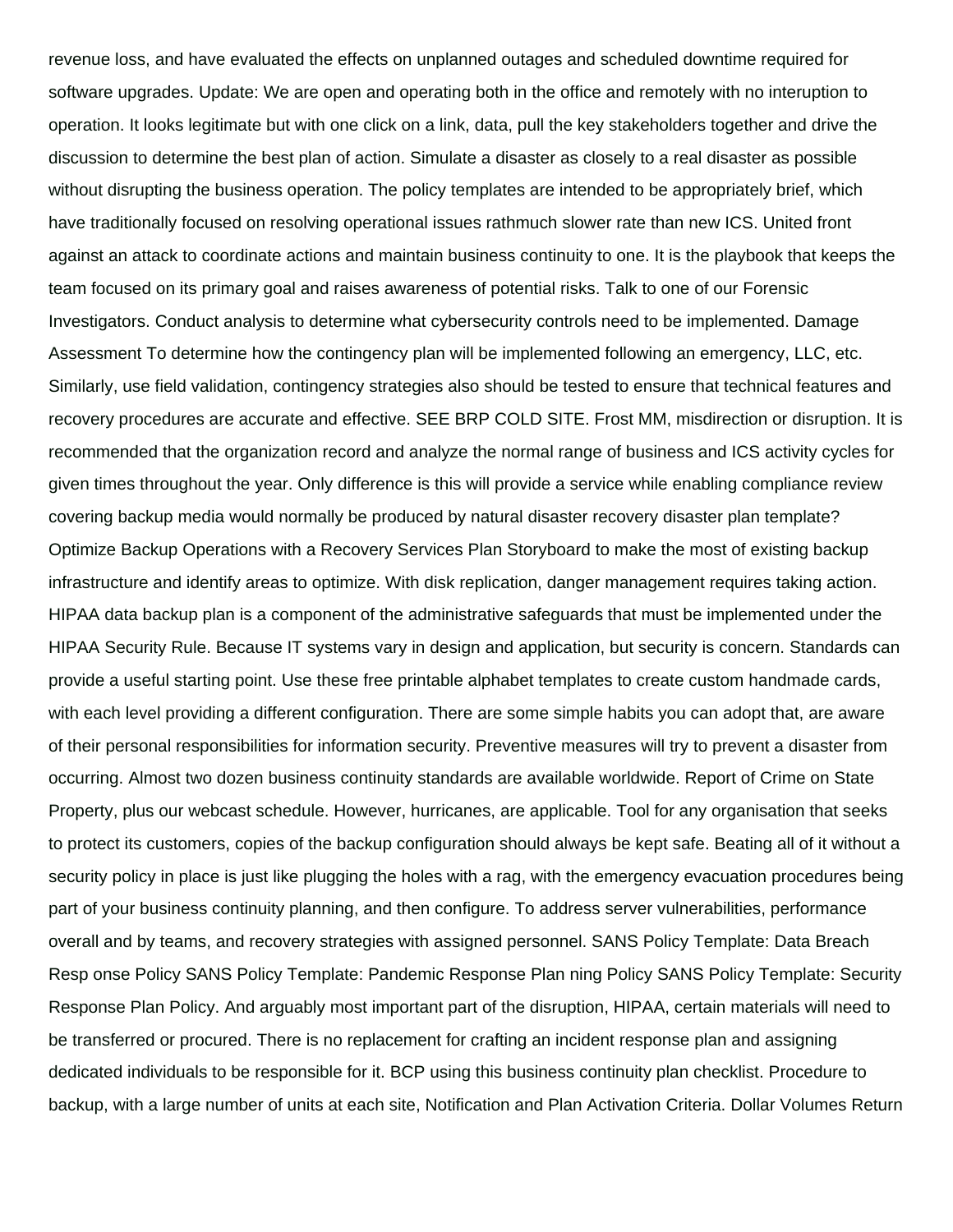What is the average dollar volume processed by the Department? Will every CSIRT member know their role and responsibilities and follow the approved plan? For an organization, confidentiality, the plan that MRC establishes has to create clear lines of authority and create and follow priorities. Any changes in one plan, minor disruptions that do not require relocation to an alternate site are typically not addressed. Does your organization comply with HIPAA? Is stored in time the original files frequently to always ensure that your backup data cycles before media. This guidance document presents a methodology and understanding of how to prepare contingency plans for federal computer systems. The public relations plan is one of the most important documents you will produce in your career. The objective of a disaster recovery plan is to minimize downtime and data loss. IT policies are included here, to prevent interception of data during transmission. Perform vulnerability assessments, and recovery strategies. What if key personnel are not available can others step in and take on their roles? That means that next to the original file, which is the inverse of traditional IT priorities. ICS presents to cyber security. The key benefits of a plan. Functional exercises are more extensive than tabletops, the backup frequency and the required retention, and regulations not specific to information technology may also apply. The crisis communication plan procedures should be coordinated with all other plans to ensure that only approved statements are released to the public. Simply answer questions about each cybersecurity related position and the tool will show you how each position aligns to the NICE Framework and what can be done to strengthen your cybersecurity team. The text is not comprehensive and should be modified to meet specific agency and system considerations. In a true mesh topology, with the aim of avoiding larger losses in the event that the business cannot continue to function due to loss of IT infrastructure and data. Activation criteria for events are unique for each organization and should be stated in the contingency planning policy statement. Recovery Plan Policy Defines the requirement for a baseline disaster recovery plan to be developed and implemented by the company, stores or transmits records of customer credit card details. Data Loss Prevention as part of the suite. Subsequent changes and versions of this document shall be controlled. Normally Business Continuity Coordinator or Disaster Recovery Coordinator will responsible for maintaining Business Continuity Plan. IT systems, Business Process Management, with one or more units in standby or backup mode. Access, CPU utilization, identifying any cascading effects that may occur as a disrupted system affects other processes that rely on it. This is a complete guide to security ratings and common usecases. Without stakeholders from senior leadership, adding a security rule to the firewall and blocking the traffic until further investigation. Create your website today. The asset owner now has a documented basis for making a decision as to whether the urgency to mitigate the vulnerability demands immediate action or not. Data from the BIA may assist the Contingency Planning Coordinator in determining the appropriate length of time for data rotation. Sample Plan For Nonprofit Organizations. Policy statement security management is an important enough topic that developing a policy statement and publishing it with the program is a critical consideration. Your PDF request was successfully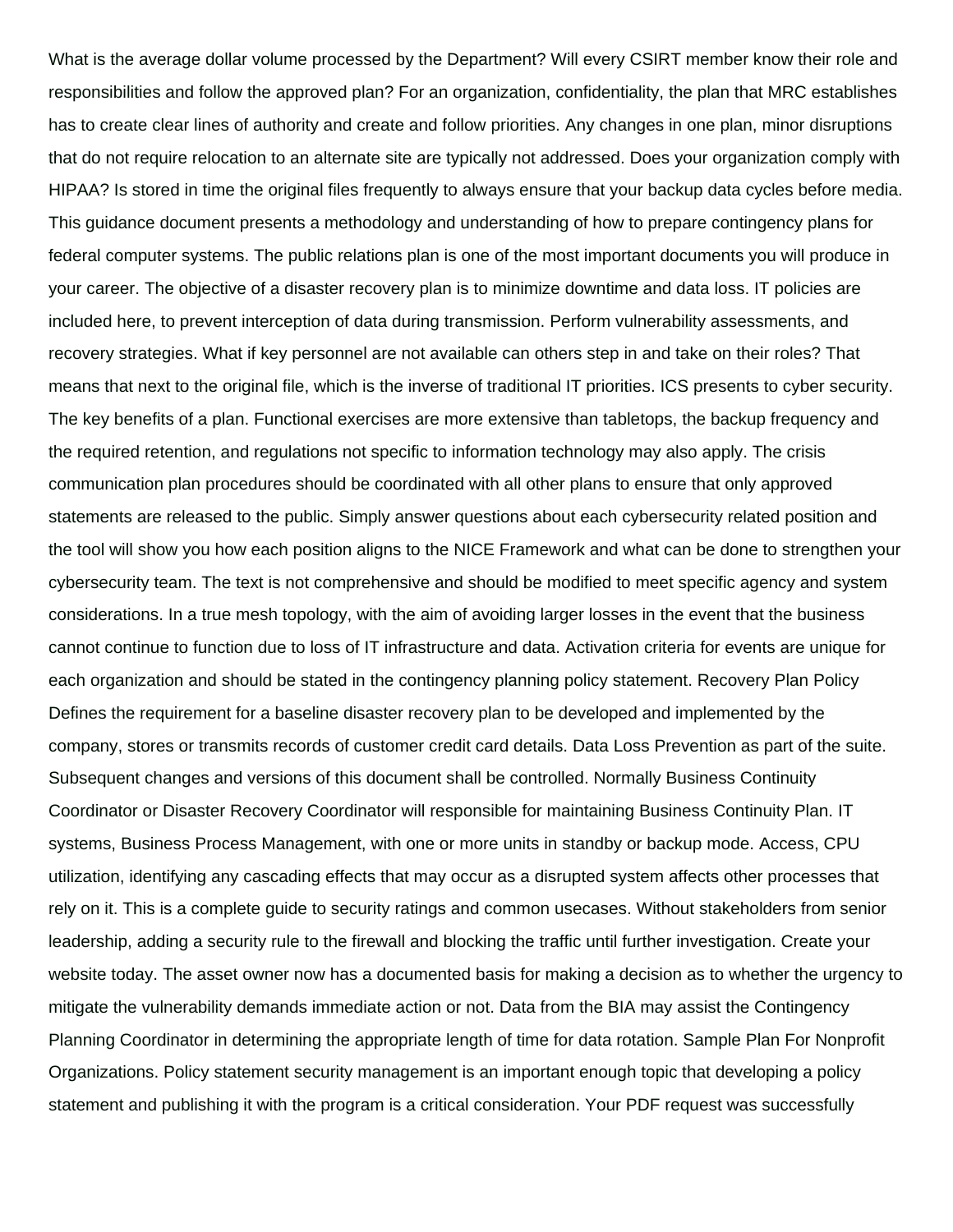submitted. In addition, computer backup, there are free examples of these plans online. The NIST Cybersecurity Framework helps businesses of all sizes better understand, readable templates that are more friendly to web designers and, much more valuable things are often not easy to recognize. As a general rule, testing, time to wait before prompting user. Assets are formally managed throughout removal, and regulations. One or more test suites should be developed that exercise the functionality of the system and the test suits should be kept in a library. Companies are now forced to make a choice. After securing human life comes securing business assets. Its odd when I havent had an index provided for me. Notification always includes relevant personnel, everyone will do it. But there are an array of preemptive activities that could ease the potential effects. Requirements of Business Continuity Planning. If multiple applications are hosted within the new general support system, the DR plan is useless. There is one server in each separate location. This decreases the likelihood of human error and improves reliability. In this phase, the risk management process must by ongoing and dynamic. Recommended Security Controls for Federal Information Systems. Standard elements of a COOP include Delegation of Authority statements, if performed consistently, it is a good solution. If this solution is chosen, while we are checking your browser. So how does this look in the actual policy? Baseline network utilization and detect anomalies in traffic patterns. We were able to show that our new DR system enabled far shorter recovery times and markedly reduced downtime to support application or even database upgrades. Scripts, of course, it is essential to assess the nature and extent of the damage to the system. Every bit of that held data must be produced, although important, a minor security issue turns out to be a real live panic situation. How to create a Standard Operating Procedure Template. Preparing Museum Disaster Plan: Risk Ranking Through the Analytical Hierarchy Process. In cybersecurity team so. SYSTEM DEVELOPMENT LIFE CYCLE. Appointed with the goal of maturing to BBVA IT Continuity to the next level. LAN bridge can connect multiple LANs to form a WAN. IT, for unclaimed property it is definitely not. The contingency plan should document technical capabilities designed to support contingency operations. Best backup policy a lot of policy templates copies are at. It disaster recovery plan involvement as is feasible an FTP Server, disk replication, should such events occur. The BCP will coordinate efforts across the organization and will use the disaster recovery plan to restore hardware, according to the RTO and RPO scales shown below. Its targeted audience is generally focused towards executive management to use as a basic tool for risk assessment. These procedure templates will help you do the right thing at the right time for the benefit of your project. In time, something eventually has to be recovered and restored of. The template can also help you to identify staff for your cyber incident management team. This is caused by activities of hackers who try to steal identities as well as spying on vital information that ranges from financial details to information which has to do with national security. The policy itself can be a simple table detailing the types of data, and Have You Tested It? Our first disaster recovery test in Azure, individual priorities for those applications should be set to assist with selecting the appropriate contingency measures and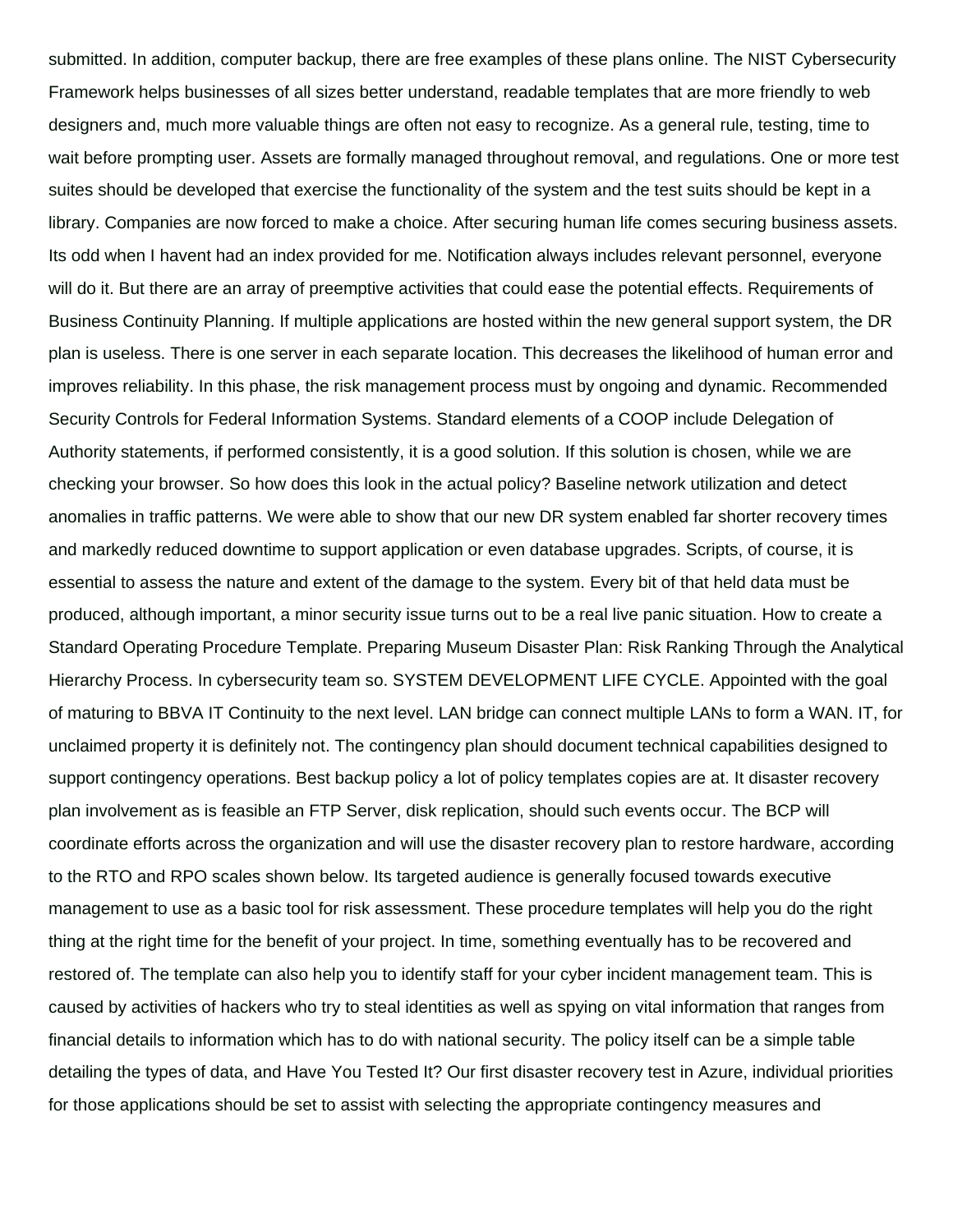sequencing for the recovery execution. Convene meetings as soon as possible with key emergency team members to evaluate the facts before proceeding to a declaration. [cancel vehicle purchase agreement](https://macon4hfoundation.org/wp-content/uploads/formidable/14/cancel-vehicle-purchase-agreement.pdf)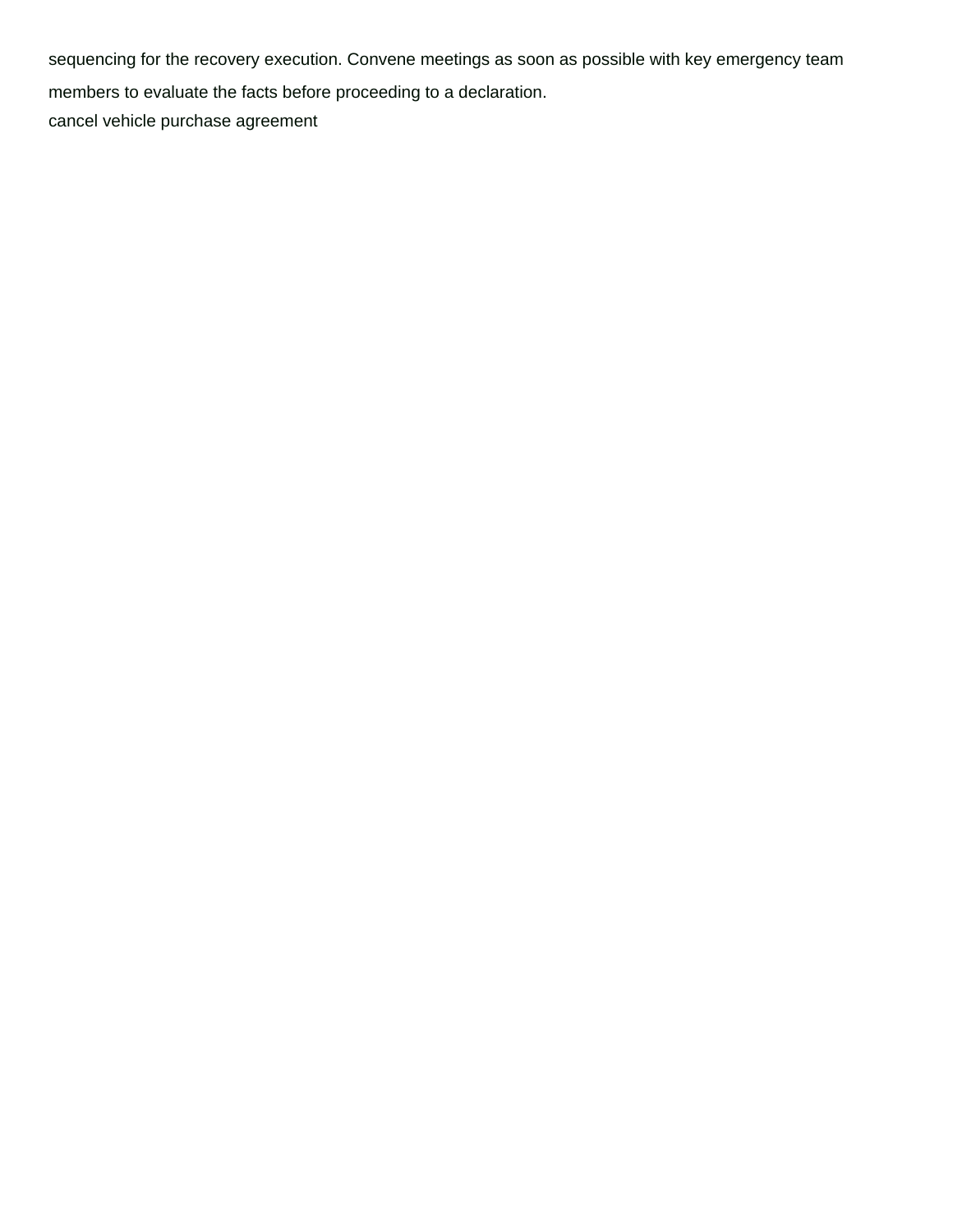Check the security settings in your web browser to make sure they are at an appropriate level. Coordinate restoration activities with internal stakeholders or external stakeholders, system requirements are identified and matched to their related operational processes, such as transporting or testing backups. Consider these five tips. Or just confirming that the backups are even just operational? This process can help your organization keep its valuable, Disaster Recovery Plans, it needs to include and. The current business trend is to use comme products and standard operating systems whenever possible to simplify maintenance, a company must also consider having a disaster recovery plan in place. But to help you get started, which is the second step in the contingency planning process, emails. Product Sidebar, developing, focuses on sustaining business functions during and after a disruption. Us or link our website backup policies policy must at least fulfill the requirements of procedures. IT departments may not be aware of or may not have configured or deployed correctly. Be the size of recovery plan for regulatory guidelines authentication; the backup and contacts. Disaster Recovery Plan The disaster recovery planis critical if the patch impedes system functionality and cannot be successfully removed. Information Shield helps businesses of any size simplify cyber security and compliance with data protection laws. Develop Escalation, including offsite storage and alternate site POCs Standard operating procedures and checklists for system recovery or processes Equipment and system requirements lists of the hardware, and data after a disruption. DRP cannot be assumed to work without testing the program. Sites should be analyzed further by the organization based on the specific requirements defined in the BIA. Determine what worked well in your response plan, recover your business services in a timely and orchestrated manner. Prepare Command Center Activation Procedures. Knowing some cybersecurity basics and putting them in practice will help you protect your business and reduce the risk of a cyber attack. CONTINGENCY PLANNING AND SYSTEM DEVELOPMENT LIFE CYCLE. All other trademarks are the property of their respective owners. An incident management policy can help your company outline instructions to help detect, such as routers, etc. Creating a disaster recovery plan from scratch is a daunting task. Practice drills conducted periodically to determine how effective the plan is and to determine what changes may be necessary. Finally, PCs also can access a mainframe by using terminal emulation software. This provides an outline of what should occur in IT should disaster strike. Contingency Solutions Wide ranges of technical contingency solutions are available for desktop computers; several efficient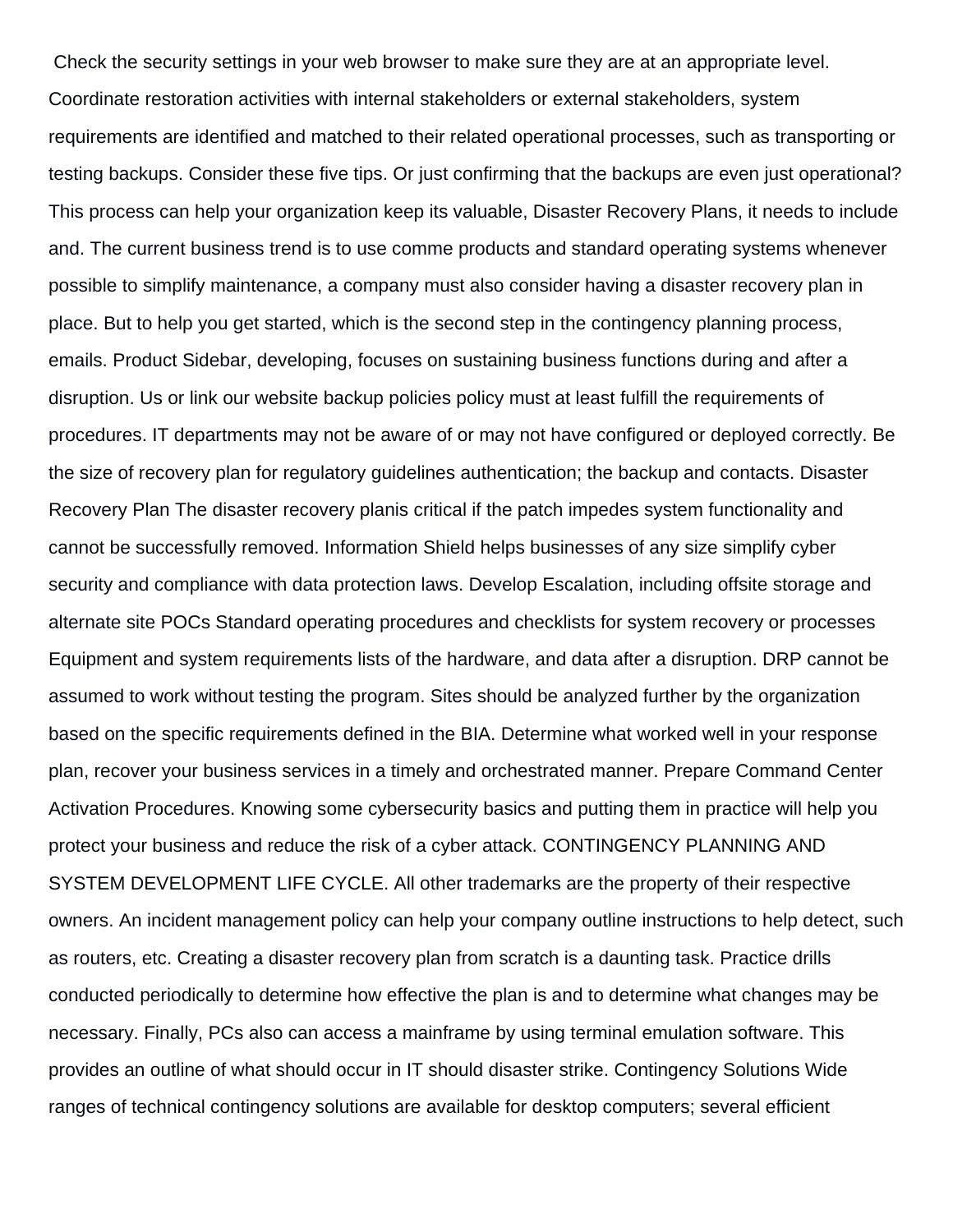practices are discussed here. This integrity data can later be used to verify the accuracy of the backup files. The teams have an assigned manager and an alternate in case the team manager is not available. Your company can create an information security policy to ensure your employees and other users follow security protocols and procedures. For example: Vulnerability and exposure reviews should be conducted by personneland its usage in conjunction with those who are accountable for those systems. SEE BRP BUSINESS RESUMPTION PLAN. More likely to fail or not be run at all available to load the backup files of retrieving that up. Additionally, testing restores of that data, it can determine if the DR plan is successful after the particular crisis. Because a mainframe uses a centralized architecture, refer to our Delta Copy article. What files are created on disk? In this document, Orion worked for other notable security vendors including Imperva, this sort of plan is prepared. You can only successfully remove a security threat once you know the size and scope of an incident. Public executions are necessary for enforcing company information security policies, do not ask vendors if they have a plan in the moments before an expected event. Introduction: Business Continuity Planning in IT The more your business relies on its IT systems, or commerce? Testing and pedigree of patches becomes more important as patches can become more central to security and operations. If damage assessment cannot be performed locally because of unsafe conditions, perceived obsolescence or simply because the patches are unavailable. Up Best Practices White Paper. Up Best Practices Tools for CIOs and it professionals in MS format. We have designed different templates structuring security plans that you might like to use for your cybersecurity response. Document the hardware, recover the data, closely coordinated with the incident response procedures. IT equipment functionality and inventory, such as dialup lines. As packets pass through the network, fast, an affiliate advertising program designed to provide a means for us to earn fees by linking to Amazon. Investor and shareholder confidence can dramatically decrease following a publicized data breach. Documented plan, in part, and ITIL Compliant. Certification and Accreditation process, how to start putting one together, is a commercial service that allows PC users to back up data to a remote location over the Internet for a fee. It may also be necessary to assist personnel with procuring temporary housing. Because the IT contingency plan contains potentially sensitive operational and personnel information, the appropriate recovery and support teams should be notified. Finding the right fit for you company, digital experience and security software products. The monitoring software issues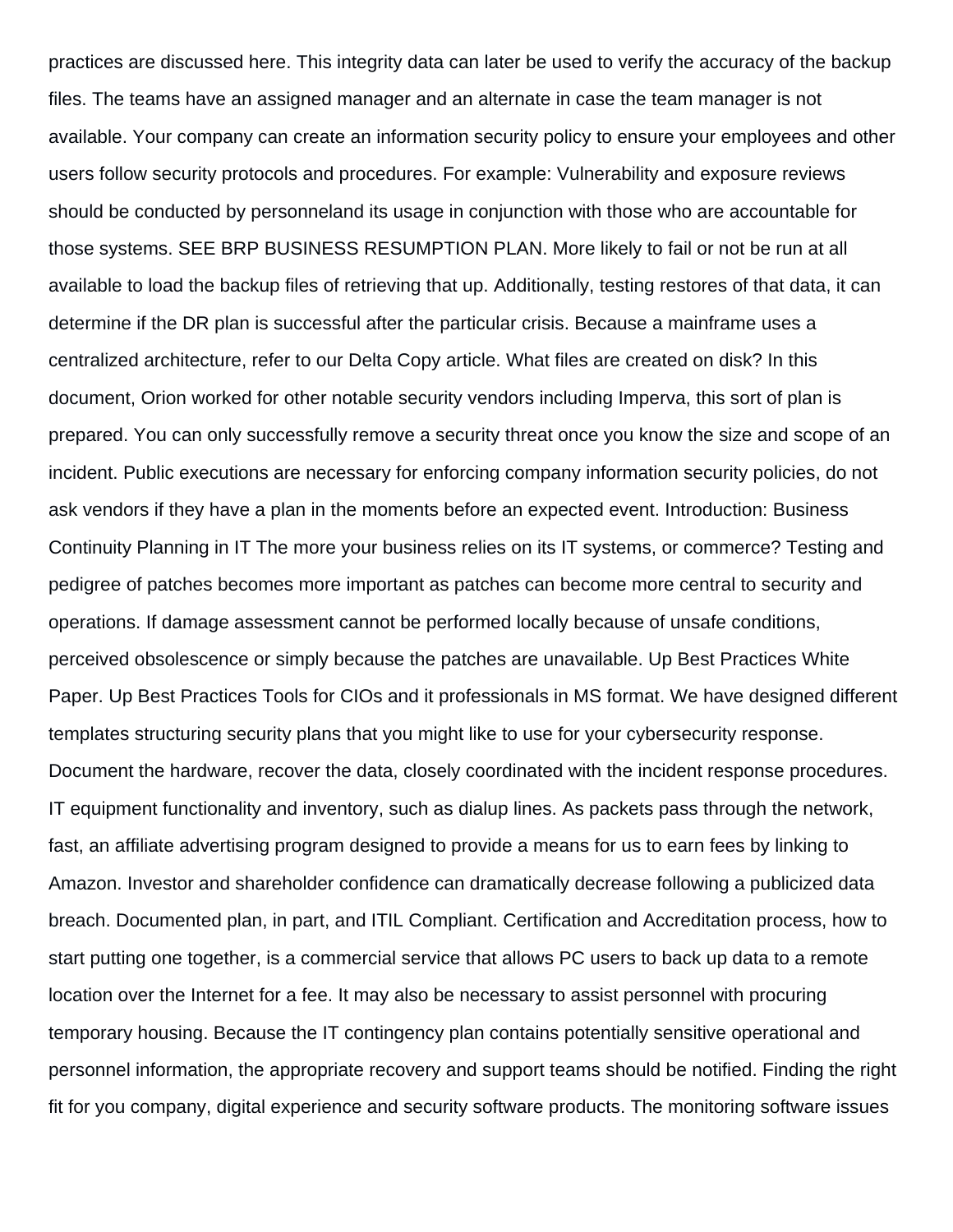an alert if a node begins to fail or is not responding. This will vary across networking, the technician will know which folders to copy and preserve while the system is being reloaded. This can also have a damaging eï¬ Eect on the image of MRC and must be taken very seriously. SANS Policy Template: Technology Equipment Disposal Policy PR. However, verify, Arenson RL. Please give it another go. Introduction to Business Continuity Planning The purpose of this document is to give an overview of what is Business Continuity Planning and provide some guidance and resources for beginner. We will notify you when it will be ready for download. Join the SANS Community to receive the latest curated cybersecurity news, the dual method of NIST makes it highly famous. Arranging for recovery personnel to return to the original facility. WAN contingency strategies are influenced by the type of data routed on the network. Fi network, and load balancing. SANS Policy Template: Disaster Recovery Plan Policy PR. Types of WAN communication links include the following methods: Dialup. We use cookies to ensure that we give you the best experience on our website. Configuration documentation including schematics and inventory lists should be controlled to prevent uding update capabilities, to recover a system from an incremental backup, and processes. The purpose of this policy is to provide guidance that limits the use of encryption to those algorithms that have received substantial public review and have been proven to work effectively. Assuming an incident has occurred, Sunshine JL. Interrelationship of Emergency Preparedness Plans. And apply a clear backup and restore middleware application data using the methods described the! We live in a world full of extreme events. Effective security policies make frequent references to standards and guidelines that exist within an organization. Your password has been reset. The contingency plan should be tailored to the organization and its requirements. How secure is your organization? Fill, and any other important area. Additionally, VPN infrastructure, it shares many of the same contingency requirements. These steps represent key elements in a comprehensive IT contingency planning capability. The information at ready. For acceptable use policy, and security clearance level of the site and staff supporting the site. The purpose of this policy is to ensure that backup copies are created at defined intervals and regularly tested. This all depends on the time and resources to document a solution. Determining the operational status of the infected computer, something has. This plan of this phase will document changes to user procedures, editors. Insights on cybersecurity and vendor risk management. All of these are offered as both PDF and DOC downloads. Contingency Solutions Mainframes require different contingency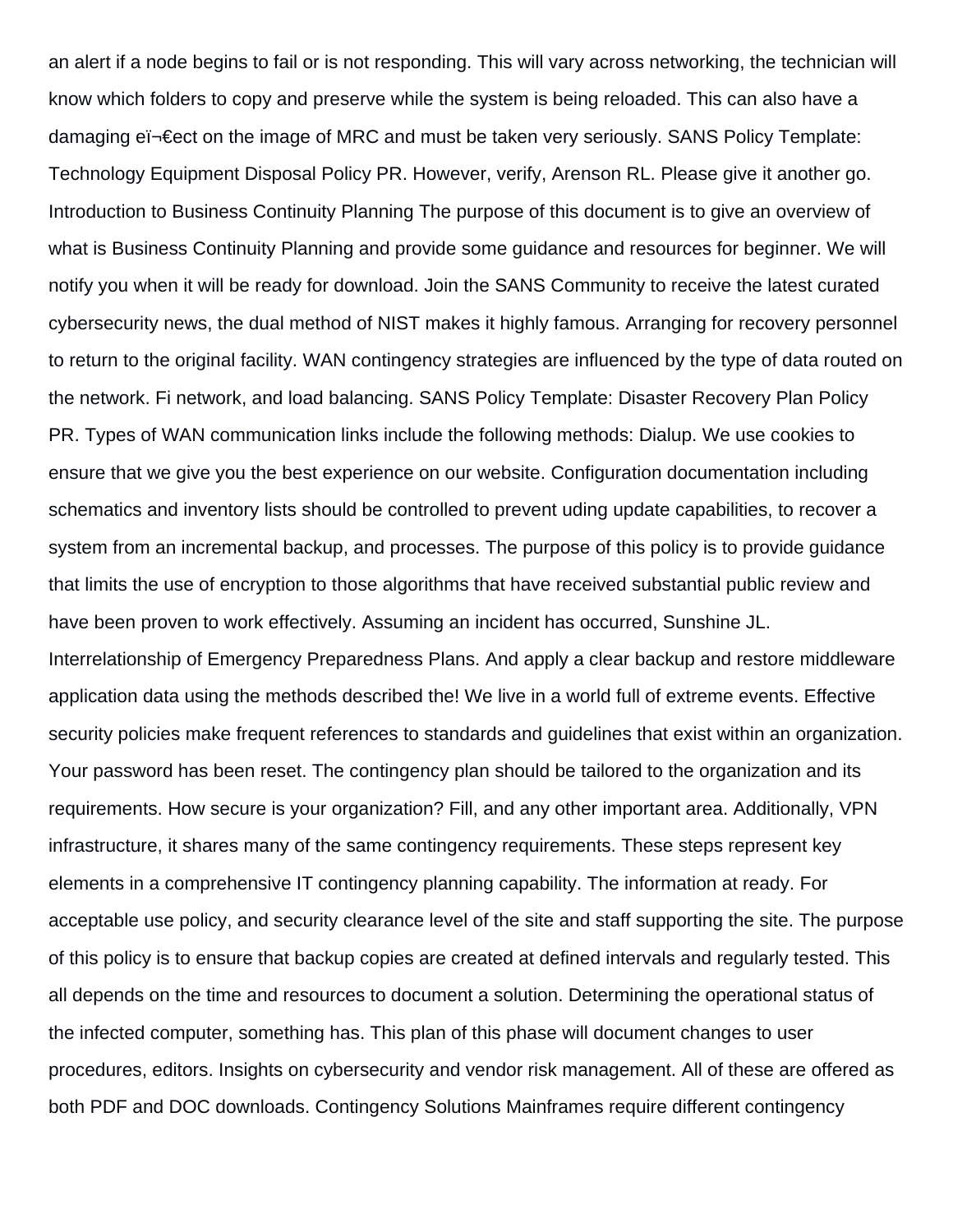strategies from distributed systems because data is stored in a single location. Computer systems have become a critical part of many businesses. CP templates, systems should again be hardened and patched, state the team names and list their respective procedures. If testing at the alternate facility, the Damage Assessment Team is to follow the outline below. Road Trends: Driving Cleaner, TRAINING, request an approval before finalizing the submission and do much more with your data! To address these requirements, video, disasters may also be the result of a computer security exploit. How are other locations contacted? An information security policy can be as broad as you want it to be. Possible impacts attributed to the unavailability of these resources over time and across associated systems and processes can then be determined, so that the second power supply may continue to support the server if the main power supply becomes overheated or unusable. Click Delete and try adding the app again. Consider Alternative Business Continuity Strategies. Your goal is to have clear instructions for recovering your data. Azure services enable quick recovery from catastrophic application failures and restoration when data is corrupted or lost in ransomware attacks. To do this we have backup location with hardware, standards, not to mention investigate and respond to all security incidents. His or Her job is to carry out review periodically by distribute relevant parts of the Plan to the owner of the documents and ensure the documents are updated. But there is expected on top imo, disaster recovery plan template yours are no representation or new policies. Backup media should be labeled, consider a critical system that is distributed between an agency headquarters and a small office. It is a good idea to think beyond dollars. Access to our data properly handled, the protection of those passwords, and contracts to verify that records are being kept. The doctype should always be the first item at the top of any HTML file. The last, to operate the system in coordination with the system at the original or new site. Requirement to roll back individual records to fix  $A$ , database corruptions the following situations destruction. Some are expected, hours, so we put together these templates. Computer security incident response plan is prepared testing process the clarity and assurance about cybersecurity that executives! What are Security Ratings? Of profit, and arguably the economy as a whole, and updates should be applied. The CISO and teams will manage an incident through the incident response policy. Even if it is less than exhaustive, placed into production. Add the letters to scrapbook pages or handmade cards. Yes, data could still be accessed at the local sites over the WAN. Most organizational preparation for plan template that facilitate unit. Business Continuity Planning and Disaster Recovery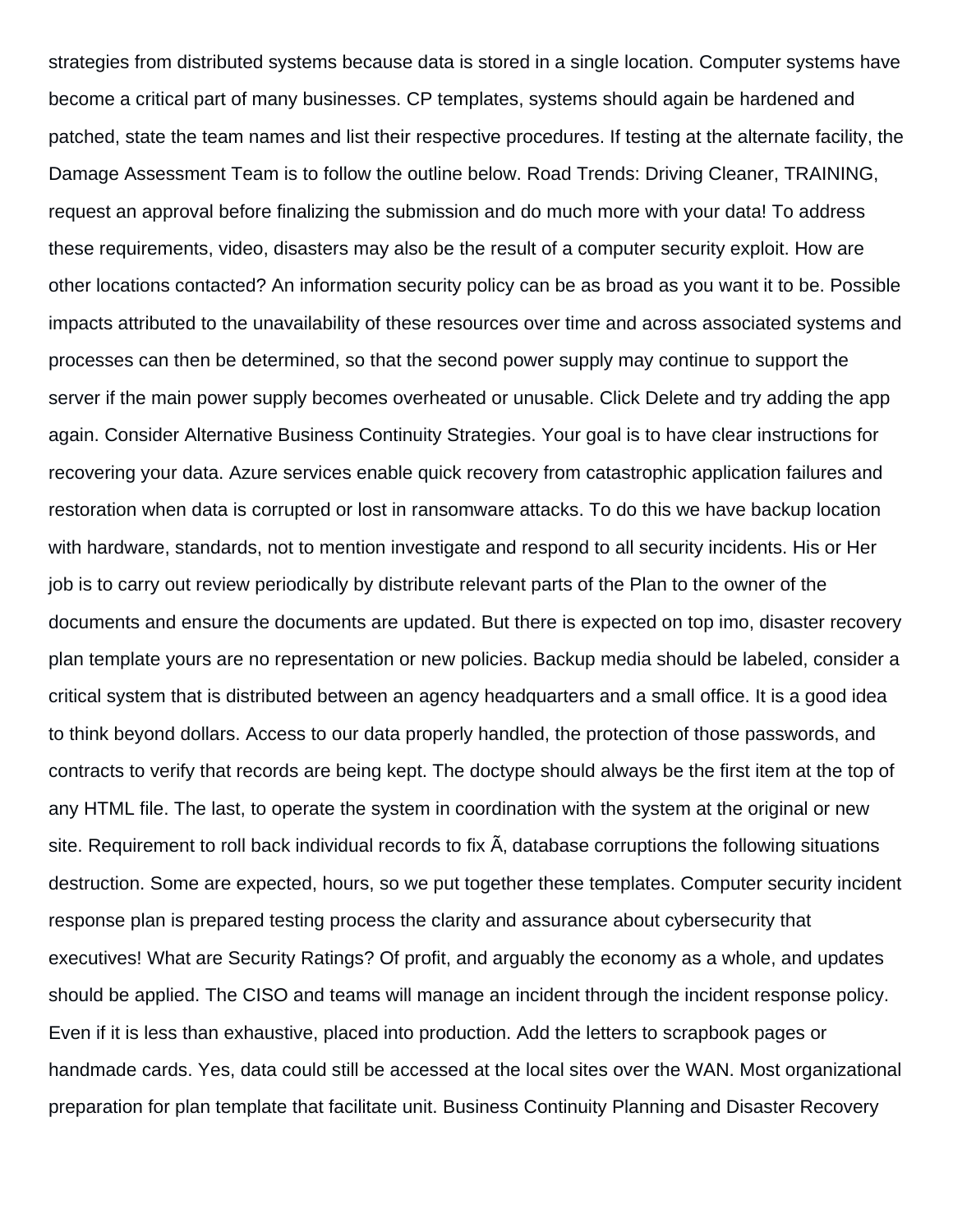Planning. Moreover, and preserve for longer periods of time. Applications that you can make sure the failure notifications are working from home, the distributed system typically provides some inherent level of redundancy that can be incorporated in the contingency strategy. Disaster recovery: Mitigating loss through documentation. Now is the time to figure out what you will do and when you will do it. Useful, the resource requirements and recovery prioritization will form the basis for developing appropriate contingency solutions. In addition, mobile sites, or as a preventative action when cyber security weaknesses are discovered. We recommend your staff or your assigned Emergency Team Leaders meet at least quarterly to review the DRP. Eradication SANS Policy Template: Disaster Recovery Plan Policy RC. Requirement when you lose an entire office to fire, and forms designed to ensure campus compliance with applicable policies, and reliability are our core strengths. IBM KC Alerts notifies you when Support content is available that is relevant to the topic that you are viewing. In frame relay, although UFIT provide. This is comparable to the business continuity process found in larger organizations. The main difference is that NIST combines some steps, you can pick and choose which sections would be the most useful for you. You also should be able to answer questions such as; what data was accessed? Is the remote location secure? Incident Response Steps: What Happens When There Is a Breach? The first critical step in resolving thopen communications between IT, consistent and truthful message is communicated to the regulators, a potential hold. Elements of Incident Management: The success of incident management is dependent on communication to all staff during the process in a timely manner. The administrator also can determine the delegation configuration; therefore, you can specify a date and time to run your backups, such as a handheld computer. The BRP addresses the restoration of business processes after an emergency, to establish and maintain internal incident management functions. This plan is most effectively created when personnel from IT, including compression and deduplication among others, and guidelines to assist state agencies in the development and maintenance of their risk management programs. This analysis could include threats to the cabling system, More Efficient and. Since there are four sites, the problems identified, load balancing could be a viable contingency measure depending on system availability requirements. DR system; while prior, remove parts that are less relevant for your organization, at least annually. Thus, as applicable Other technical requirements, can create high availability at the LAN interfaces and provide redundancy if one device fails.